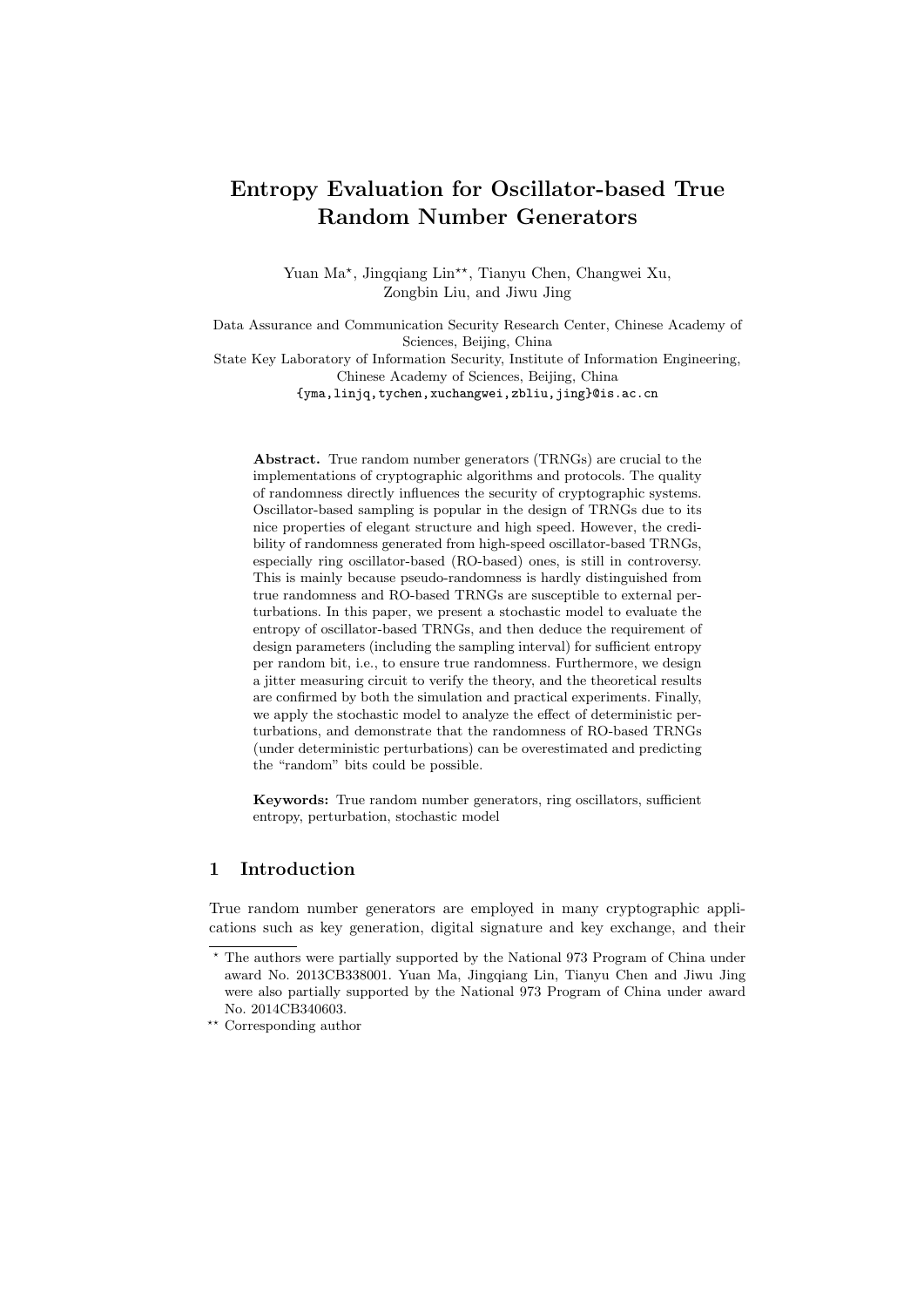security is crucial for cryptographic systems. The oscillator-based TRNG has been widely employed due to its nice properties of elegant structure and high speed. In oscillator-based TRNGs, a fast oscillator signal is sampled by a slow one which is generated by another oscillator or an external crystal oscillator, and the timing jitter in the signals is the entropy (randomness) source.

Randomness evaluation is important for both the design and the use of TRNGs. In general, there are two methods for randomness evaluation: blackbox statistical tests and white-box stochastic models. The existing statistical tests, such as FIPS 140-2 [11], NIST 800-22 [16] and Diehard [14] measure the balance and independence of random bits through various test items. However, passing these statistical tests can only be considered as a necessary condition for true randomness (as deterministic sequences with good statistical properties can also pass these tests). Therefore, it seems extremely difficult to test the true randomness only from the outputting sequences of TRNGs. For this reason, it is necessary to evaluate TRNGs from stochastic models, which are directly related to the entropy of TRNGs.

In addition, from the white-box stochastic models, it is feasible to derive the requirements for the design parameters of TRNGs. In oscillator-based TRNGs, one of the most important parameters is the sampling interval, which determines the generation speed of TRNGs. To model oscillator-based TRNGs, Killmann and Schindler [12] used a common stochastic model, where the flipping times are independent and identically distributed (i.i.d.), and provided a tight lower bound for the entropy of the TRNG. Yet, the model is not able to provide a precise entropy, or the probabilities of outputting certain bit patterns. Using a phaseoriented approach, Baudet et al. [2] provided a more comprehensive model and calculated the precise entropy for RO-based TRNGs. The model also allowed for computing the maximal bias on a short vector and recovering the main stochastic parameters of a TRNG. Amaki et al. [1] proposed a stochastic behavior model using Markov state transition matrix to calculate the state probability vector. Some other related works for TRNG modeling are presented in [15, 5, 3].

Another issue for modeling the stochastic behavior of RO-based TRNGs is deterministic perturbations. In general, the perturbations can be generated from an unstable switching power, or another oscillator inside the chip. They can even be injected by attackers [13]. The effect of deterministic perturbations has been discussed in the literature. The process of injecting deterministic perturbations is simulated in [4], and the authors observe that the engagement of perturbations makes it easier to pass statistical tests due to the joining of pseudo-randomness. The improvement of statistical properties was also investigated by the theory and the experiment in [1]. Baudet et al. [2] presented a differential measurement method to acquire non-deterministic jitter, and concluded that the deterministic perturbations do not undermine the randomness of a TRNG by itself, but can lead to a dangerous overestimation of randomness jitter. In addition, the effect of deterministic perturbations on the inherent randomness was discussed in [13, 7].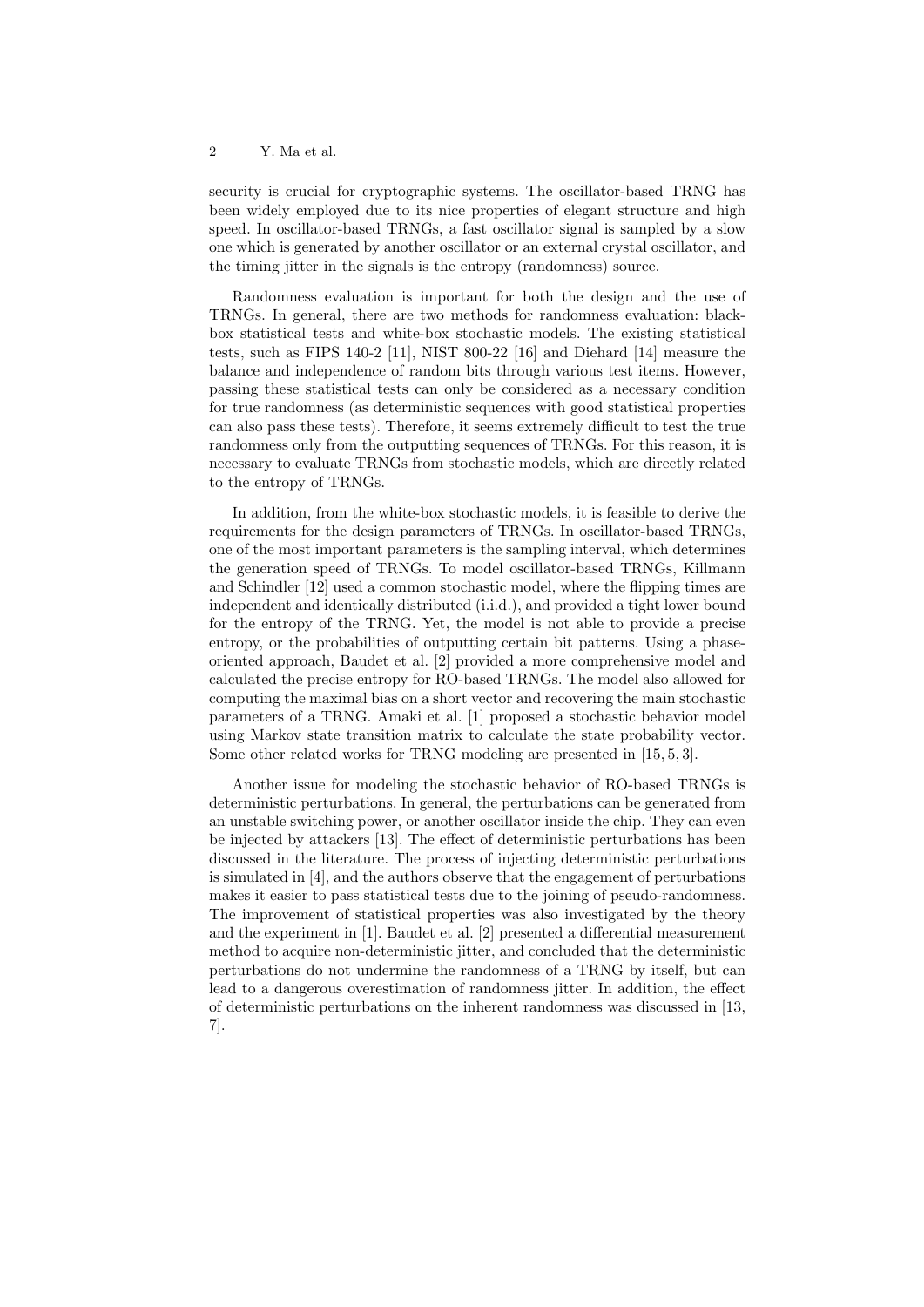In this paper, by improving the stochastic model in [12], we propose a more precise and comprehensive stochastic model for evaluating the entropy of oscillator-based (more precisely, RO-based) TRNGs, and theoretically give the required parameters for sufficient entropy per bit. In order to verify the theory, we design a novel jitter measuring circuit by employing an internal measuring method. The theoretical results are verified with both simulation and practical experiments. Meanwhile, the consistencies with the previous models are also investigated. Furthermore, we apply the model to analyze and explain the effect of deterministic perturbations. We demonstrate that the randomness of RO-based TRNGs under deterministic perturbations can be overestimated, and it could be possible to predict the "random" bits.

In summary, we make the following contributions.

- We propose a new modeling method for stochastic behaviors to evaluate the entropy of oscillator-based TRNGs, and deduce recommended design parameters for sufficient entropy.
- We design a novel jitter measuring circuit by employing an internal measuring method to verify the theory, which is crucial and helpful in acquiring the design parameters of the TRNGs.
- We perform a comprehensive study on the effect of deterministic perturbations, and point out that deterministic perturbations make it possible to predict the generated random sequences, though the sequences under the effect are easier to pass statistical tests.

The rest of the paper is organized as follows. In Section 2, we present the stochastic model for oscillator-based TRNGs. In order to verify the theory, we design a novel jitter measuring circuit for experimental verification, and discuss the modeling assumption in Section 3. In Section 4, we verify the theoretical results and give the requirement of parameters. We analyze the effect of deterministic perturbations in Section 5. In Section 6, we conclude the paper.

# 2 Stochastic Model

A typical example of oscillator-based TRNG is shown in Figure 1. A stable slow clock signal samples an unstable fast oscillator signal to generate random bits. As the sampling interval increases, the jitter of the fast oscillator signal are accumulating. The foundation of generating random bits is the unpredictability of the number of fast signal periods (more precisely, half-periods) in the duration of a single slow signal period.

Definitions. The important notations in oscillator-based TRNGs are shown in Figure 2, where the half-periods  $X_k$  is the time interval between two flopping times. In this paper, we assume that  $X_k$  are i.i.d., and the reason is discussed in Section 3.4. The mean and variance of half-periods are denoted as  $\mu$  and  $\sigma^2$ , respectively, i.e.  $\mu = E(X_k)$  and  $\sigma^2 = \text{Var}(X_k)$ . The sampling time with the equal interval s are represented as  $s_0, s_1, ..., s_i$ , i.e.  $s_i = is$ . The waiting time  $W_i$  denotes the timing distance of  $s_i$  to the following closest edge. The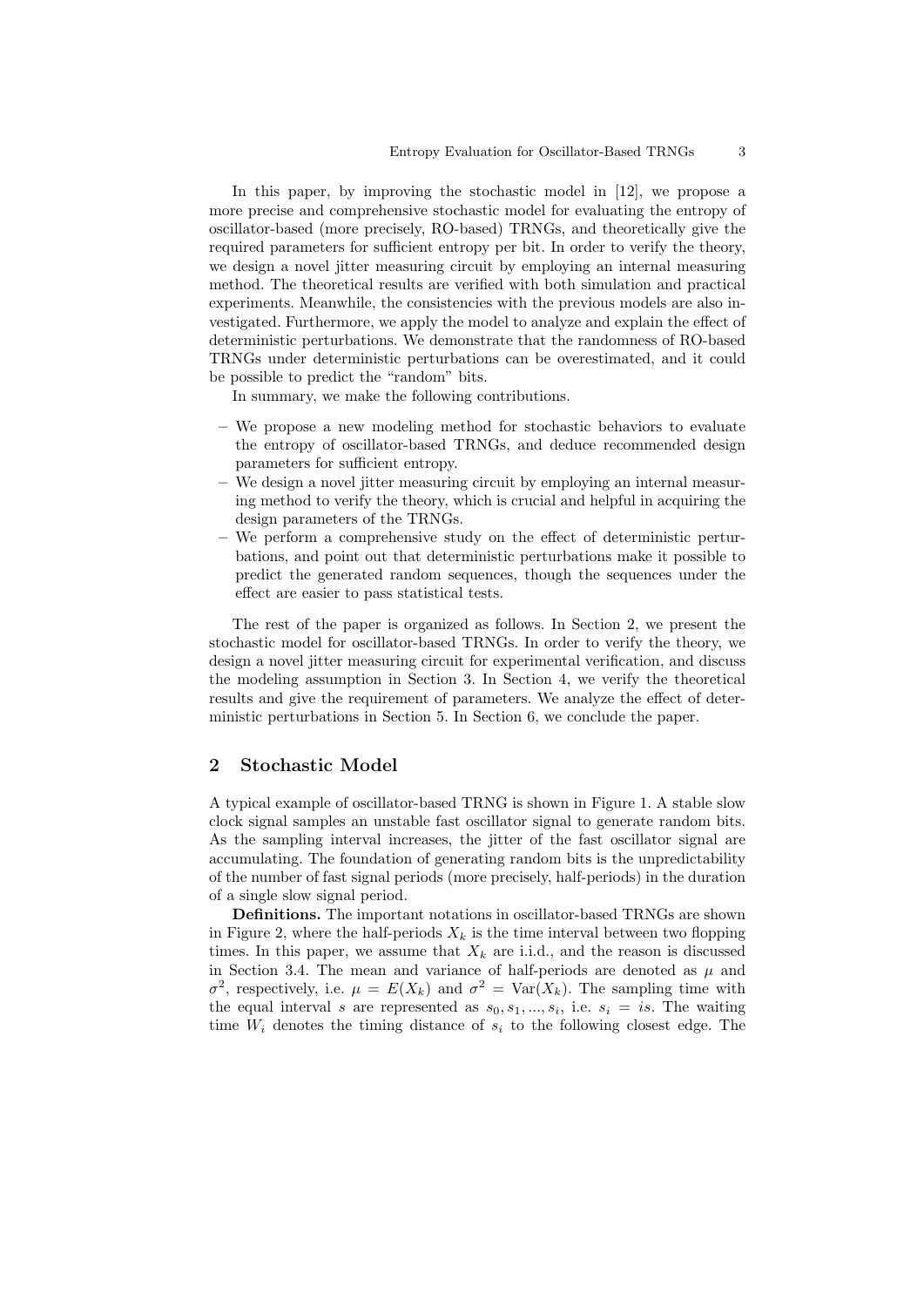

Fig. 1. Oscillator-based TRNG

number of edges within  $(s_{i-1}, s_i]$  is denoted by  $R_i$ , then the *i*th sampling bit  $B_i$ is represented as  $B_i = (B_{i-1} + R_i) \text{ mod } 2$ .

Note that the operation of adding  $R_i$  with  $B_{i-1}$  can be treated as a type of post-processing, which is not considered in this paper; the operation causes no impact on the information entropy, thus we take  $B_i = R_i \text{ mod } 2$  in the remainder for convenience.



Fig. 2. Definitions of oscillator-based TRNGs

### 2.1 Preliminary Analysis of the Stochastic Model

We briefly summarize some important results from [12] on probability calculation of sampling bits, which is the base of our work.

Let  $R_i = \min\{k \mid T_k > s\}$ , where  $T_k = X_1 + X_2 + ... + X_k$ , meaning  $R_i$  is the first increasing  $k$  ensuring that  $T_k$  is larger than s. The probability

$$
Prob(R_i = k + 1) = Prob(T_k \le s) - Prob(T_{k+1} \le s).
$$
\n(1)

The distribution of  $T_k$  is derived from the central-limit theorem (CLT), so it is deduced that

$$
\text{Prob}(\frac{T_k - k\mu}{\sigma\sqrt{k}} \le x) \to \Phi(x), k \to \infty,
$$
\n(2)

where  $\Phi(x) = \int_{-\infty}^{x} e^{-t^2/2} dt / \sqrt{2\pi}$  denotes the cumulative distribution function of the standard normal distribution  $N(0, 1)$ . Then we have

$$
\text{Prob}(R_i = k+1) = \text{Prob}(T_k \le s) - \text{Prob}(T_{k+1} \le s) \tag{3}
$$

$$
\approx \Phi((v-k) \cdot \frac{\mu}{\sigma\sqrt{k}}) - \Phi((v-k-1) \cdot \frac{\mu}{\sigma\sqrt{k+1}}),
$$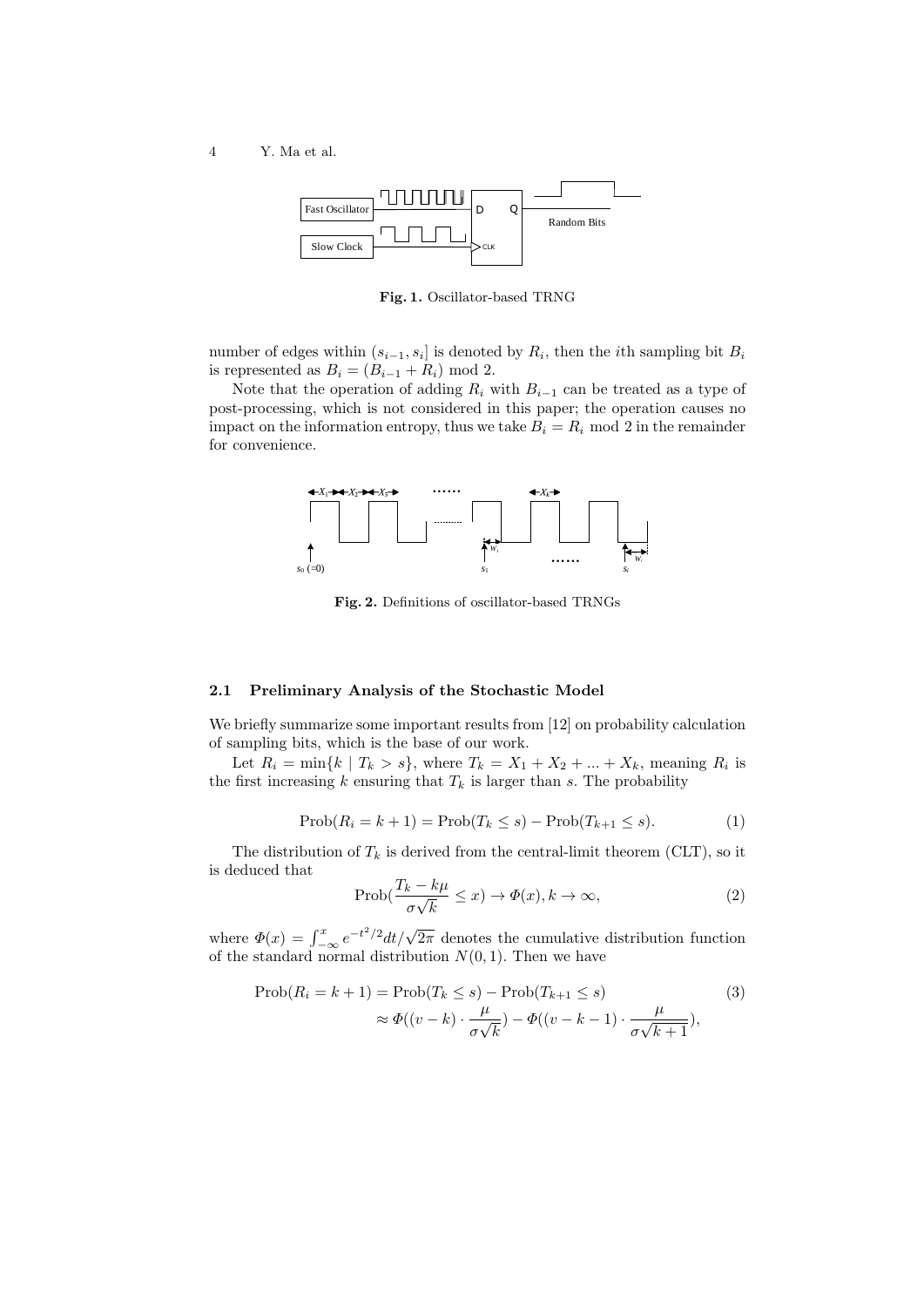where  $v = s/\mu$  represents the frequency ratio. Then the probability distribution of sampling bit  $B_i$  is

$$
\text{Prob}(B_i = b_i) = \text{Prob}(R_i \text{ mod } 2 = b_i)
$$
\n
$$
= \sum_{j=1}^{\infty} \text{Prob}(R_i = 2j - b_i) \text{ for } b_i \in \{0, 1\}.
$$
\n(4)

#### 2.2 Improved Model for RO-based TRNGs

In oscillator-based TRNGs, especially in RO-based TRNGs, the amount of jitter is very small [6], i.e.,  $\sigma/\mu \ll 1$ . The possible values of k are restricted in a small interval zone near the mean  $v$ . In addition, as the fast oscillator signal is dozens of times faster than the slow clock, v is not a small value. Therefore, it is reasonable times faster than the slow clock, v is<br>to assume that  $\sqrt{k} \approx \sqrt{k+1} \approx \sqrt{v}$ .

Setting  $q = \sigma \sqrt{\nu}/\mu$  as the quality factor which is used to evaluate the quality of TRNGs, we have

$$
\text{Prob}(R_i = k+1) \approx \Phi((v-k) \cdot \frac{\mu}{\sigma \sqrt{k}}) - \Phi((v-k-1) \cdot \frac{\mu}{\sigma \sqrt{k+1}})
$$

$$
\approx \Phi(\frac{v-k}{q}) - \Phi(\frac{v-k-1}{q}). \tag{5}
$$

For the probability of  $B_i = 1$ , we have

$$
\text{Prob}(B_i = 1) = \sum_{j=1}^{\infty} \text{Prob}(R_i = 2j - 1) \approx \sum_{j=1}^{\infty} (\Phi(\frac{v - 2j}{q}) - \Phi(\frac{v - 2j - 1}{q})),
$$

which can be described as the sum of the interleaved column areas below the normal distribution curve in Figure 3.



**Fig. 3.** The probability distribution of the sampling bit  $(W_i = 0)$ 

In Figure 3,  $W_i$  is set to 0 for convenience. The area between the normal distribution curve and x axis (equaling to 1) is divided at  $1/q$  interval, and the area of each column corresponds to the probability of  $R_i$  equaling to each k. The larger  $q$  is, the finer the column is divided, which means that the areas of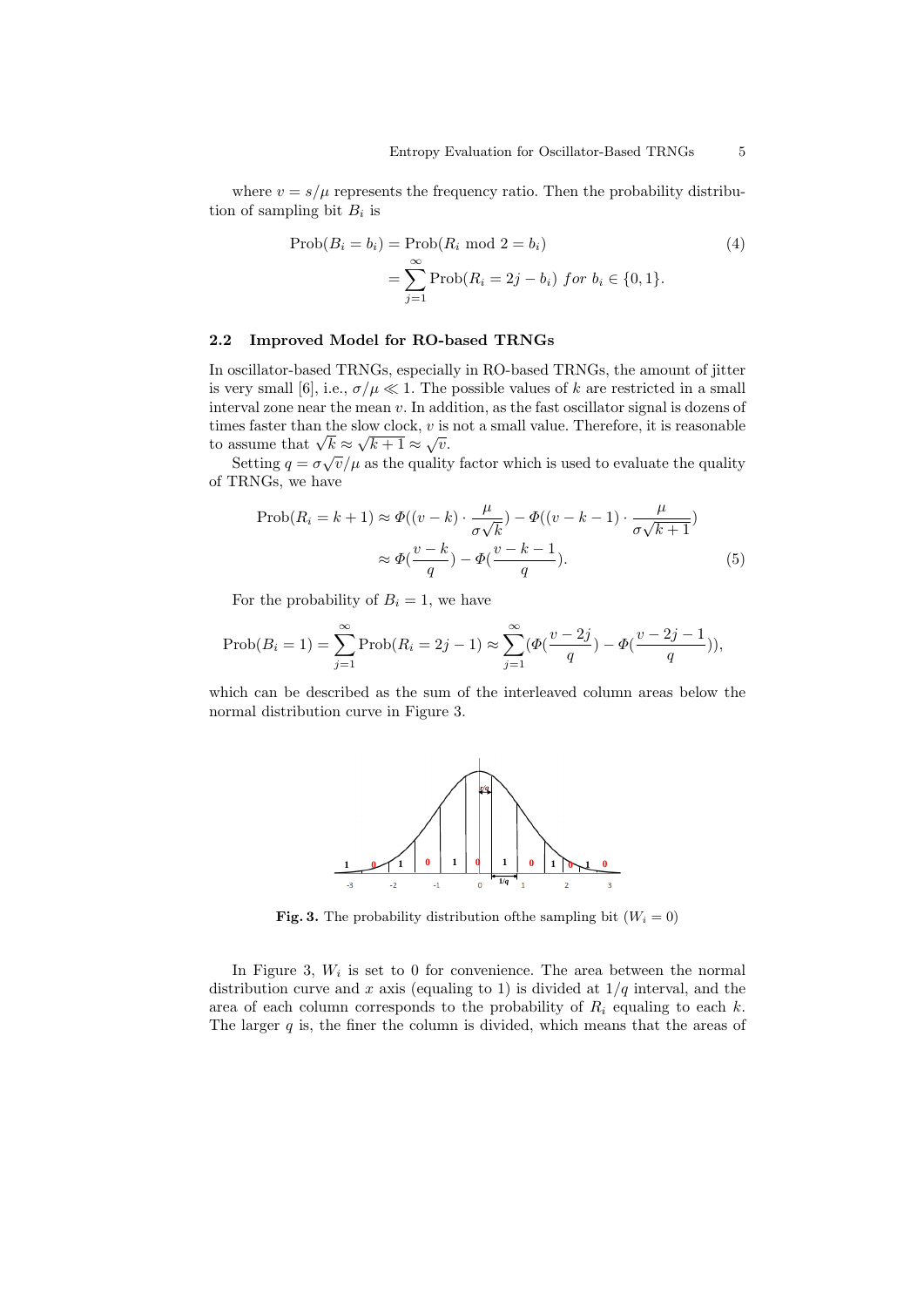'0' and '1' are closer. Another observation is that, besides q, the value of  $r$  also affects the bias of the sampling bit. Variable  $r$  is the fractional part of  $v$ , i.e.,  $r = v \mod 1$ . The dividing position is determined by  $r/q$ , as shown in Figure 3. Obviously, when  $W_i = 0$  and  $r = 0$ , the areas of probabilities '0' and '1' are equal regardless of q. The most unbiased case is  $r = 0.5$  when  $W_i = 0$ , where the distance between probabilities '0' and '1' becomes largest compared to the other cases with the same q. Therefore, a robust TRNG design should have sufficient entropy even in the worst (most unbiased) case.

The probability distribution of the waiting time. In consecutive sampling, two adjacent sampling processes are dependent as the waiting time  $W_i$ generated by the *i*th sampling affects the  $(i + 1)$ <sup>th</sup> one. Referring to renewal theory, the probability of  $W_i$  is

$$
P_W(y) = \text{Prob}(W_i \le y) = \frac{1}{\mu} \int_0^y (1 - P_X(u)) du,
$$
\n(6)

where  $P_X(\cdot)$  denotes the cumulative distribution function of half-periods  $X_i$ . Furthermore, because  $\sigma \ll \mu$ ,  $P_W(y)$  is approximated to

$$
P_W(y) \approx \begin{cases} \frac{1}{\mu} \int_0^y 1 du = \frac{y}{\mu}, & 0 \le y \le \mu; \\ 1, & y > \mu \end{cases}
$$
 (7)

which can be treated as the uniform distribution on the interval  $[0, \mu]$ .

Sampling process approximation. Inspired by Equations (5) and (7), we approximate the consecutive sampling described in Figure 1 to the following process - a slow signal with jitter sampling a fast stable signal.

- The fast oscillator signal is stable.
- The slow oscillator signal which sampling the fast signal is unstable with jitter. The periods follow  $(v\mu, v\sigma^2)$  normal distribution.

Easy to verify that the probability distributions for  $R_i$  and  $W_i$  under the model are corresponding with Equations (5) and (7), respectively. Therefore, the approximated model is equivalent to the original one under the assumption of small jitter. In fact, the approximated process is also a common type in oscillatorbased TRNGs. The stochastic behavior of the approximated process is easier to model, so we use it as an improved model to calculate and evaluate the entropy of TRNGs.

#### 2.3 Entropy Calculation

The improved model for consecutive sampling is described in Figure 4. For normalization, we define  $W_i'$  as the ratio of the  $W_i$  to the mean  $\mu$ . We calculate the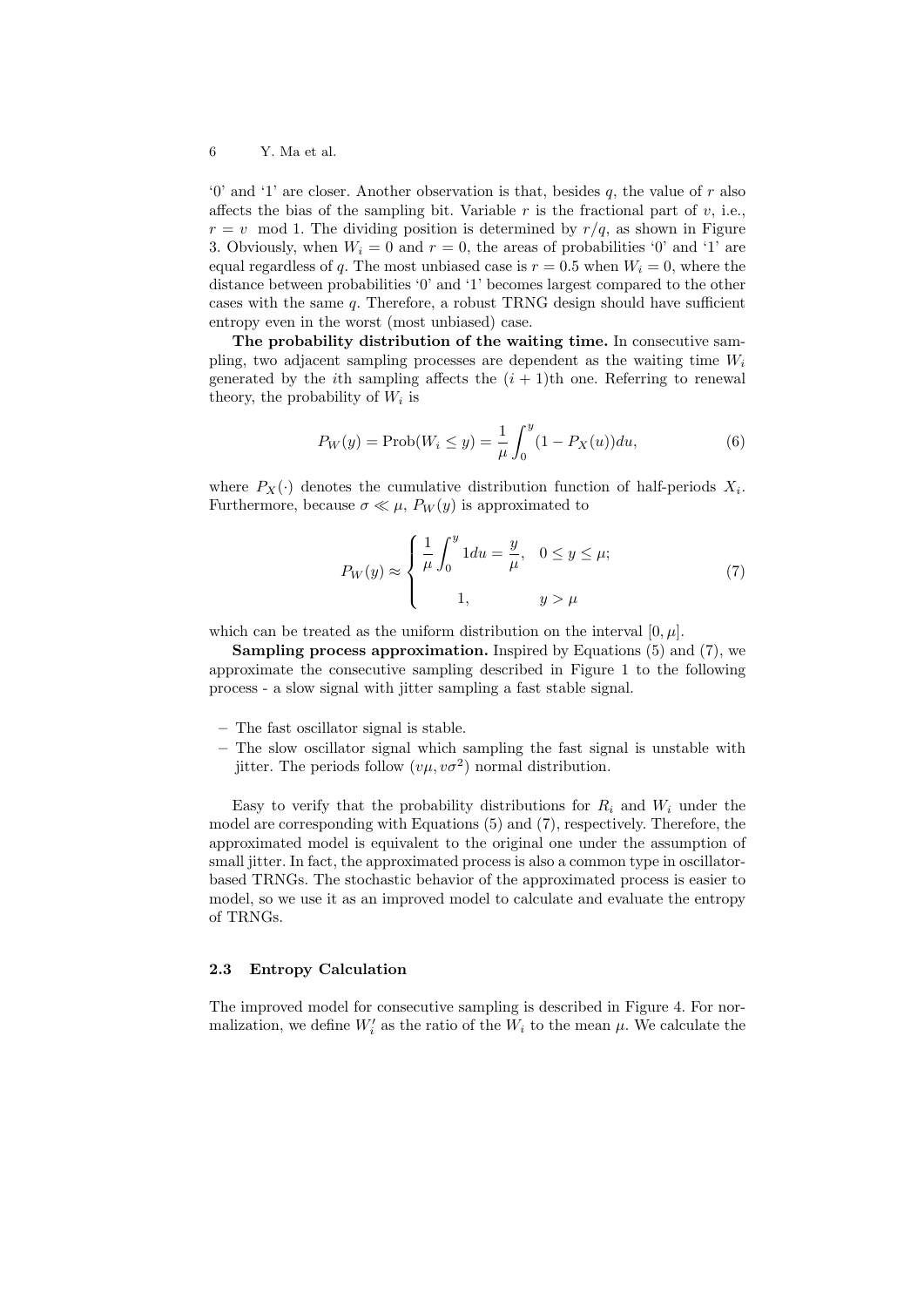

Fig. 4. The new model for entropy calculation

probability of  $B_{i+1} = b_{i+1}$  under the condition of  $W_i' = w_i'$ ,

$$
\text{Prob}(b_{i+1}|w'_i) = \sum_{i=-\infty}^{+\infty} (\Phi(\frac{2i+1-c_i}{q}) - \Phi(\frac{2i-c_i}{q}))
$$
\n
$$
:= J_{i+1}(w'_i)
$$
\n
$$
(c_i = (v - w'_i - (1 - b_{i+1})) \mod 2).
$$
\n(8)

From Figure 4, we have

$$
\text{Prob}(W'_{i+1} \le x, b_{i+1}|w'_i) = \sum_{i=-\infty}^{+\infty} (\Phi(\frac{2i+1-c_i}{q}) - \Phi(\frac{2i-c_i+1-x}{q}))
$$
  
=  $F_{i+1}(x, w'_i)$ ,

which is the area of the shaded part in Figure 4.

By defining  $G_i(x) := \text{Prob}(W'_i \leq x | b_i, \dots, b_1)$ , we have the conditional probability of sampling bits

$$
Prob(b_{i+1}|b_i,\ldots,b_1) = \int_0^1 J_{i+1}(x)G_i(dx) := K(b_{i+1}).
$$
\n(9)

Due to the uncertainty of the initial sampling position, we assume the distribution of  $W'_0$  is also uniformed in  $(0, 1)$ . Therefore,

$$
G_1(x) = \text{Prob}(W'_1 \le x | b_1) = \int_0^1 \text{Prob}(W'_1 \le x | b_1, w'_0) dw'_0 = \int_0^1 \frac{F_1(x, w'_0)}{J_1(w'_0)} dw'_0.
$$

Then, using the property of the Markov process

$$
Prob(b_{i+1}|w'_i, b_i, w'_{i-1}, \ldots) = Prob(b_{i+1}|w'_i),
$$

we calculate the following  $G_i(x)$ :

$$
G_i(x) = \int_0^1 \frac{F_i(x, w'_{i-1})}{K(b_i)} G_{i-1}(dy).
$$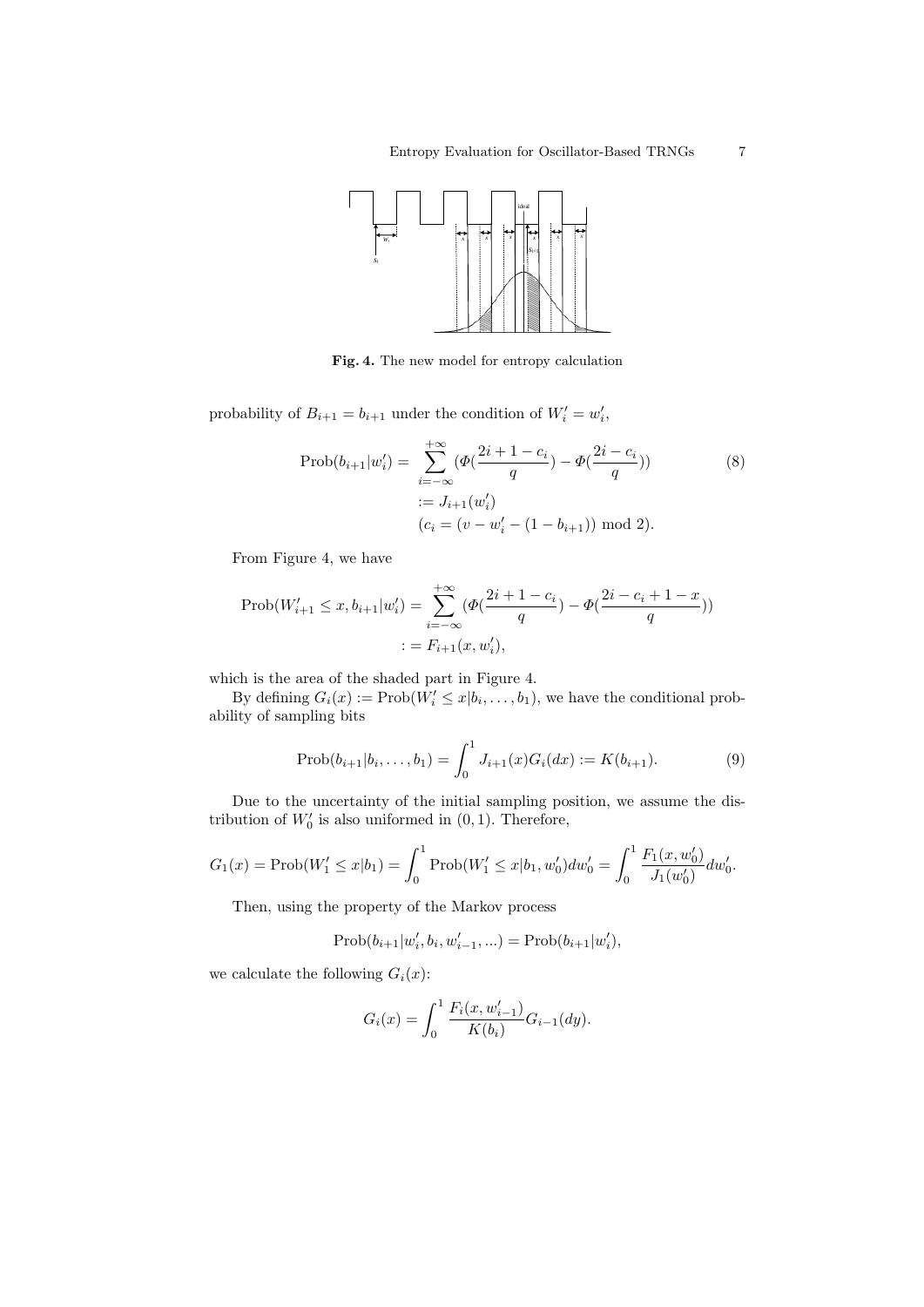Then we get the n-bit probability distribution for certain bit patterns

$$
p(\boldsymbol{b}) = \text{Prob}(b_n, \dots, b_1) = \prod_{i=1}^n K(b_i), \qquad (10)
$$

and the n-bit entropy

$$
H_n = \sum_{\boldsymbol{b} \in \{0,1\}^n} -p(\boldsymbol{b}) \log p(\boldsymbol{b}). \tag{11}
$$

# 3 Experiment Design for Model Verification

In this section, using an internal measuring method we design an improved jitter measurement circuit to verify the stochastic model. The advantage of the circuit is that it is able to acquire the approximated quality factor while the sampling bits are generated, which is useful to verify the stochastic model.

### 3.1 Dual-Counter Measurement Circuit

The ring oscillator is formed by a set of inverters that are chained into a ring, while the number of the inverters must be an odd number. A typical RO structure in FPGAs is shown in Figure 5, where these inverters are implemented by Look-Up Tables (LUTs) in FPGAs. The ideal period of the oscillator signal is represented as  $2X$ , where X is the delay of all the RO components, i.e., the half-period.



Fig. 5. Ring oscillator

In order to measure the jitter more accurately, we improve the internal measurement circuit [18]. In contrast to the only one positive or negative edge counter used in [18], two voltage-crossing counters are utilized in our measurement method, as shown in Figure 6. Besides improving the sensitivity to jitter accumulation, this method helps us directly obtain the sampling bits from the counting results. The counting process is the (delayed) renewal process, so the variance with the interval of s is represented as  $s(\sigma^2/\mu^3) + o(s) = q^2 + o(s)$ , where  $o(s) \to 0$  when  $s \to \infty$ . Therefore, by calculating the standard variance of the counting results, we can acquire the approximated quality factor  $q$ . It should be noticed that, when the interval is not large enough,  $q$  is overestimated, since  $o(s)$  cannot be ignored under the interval.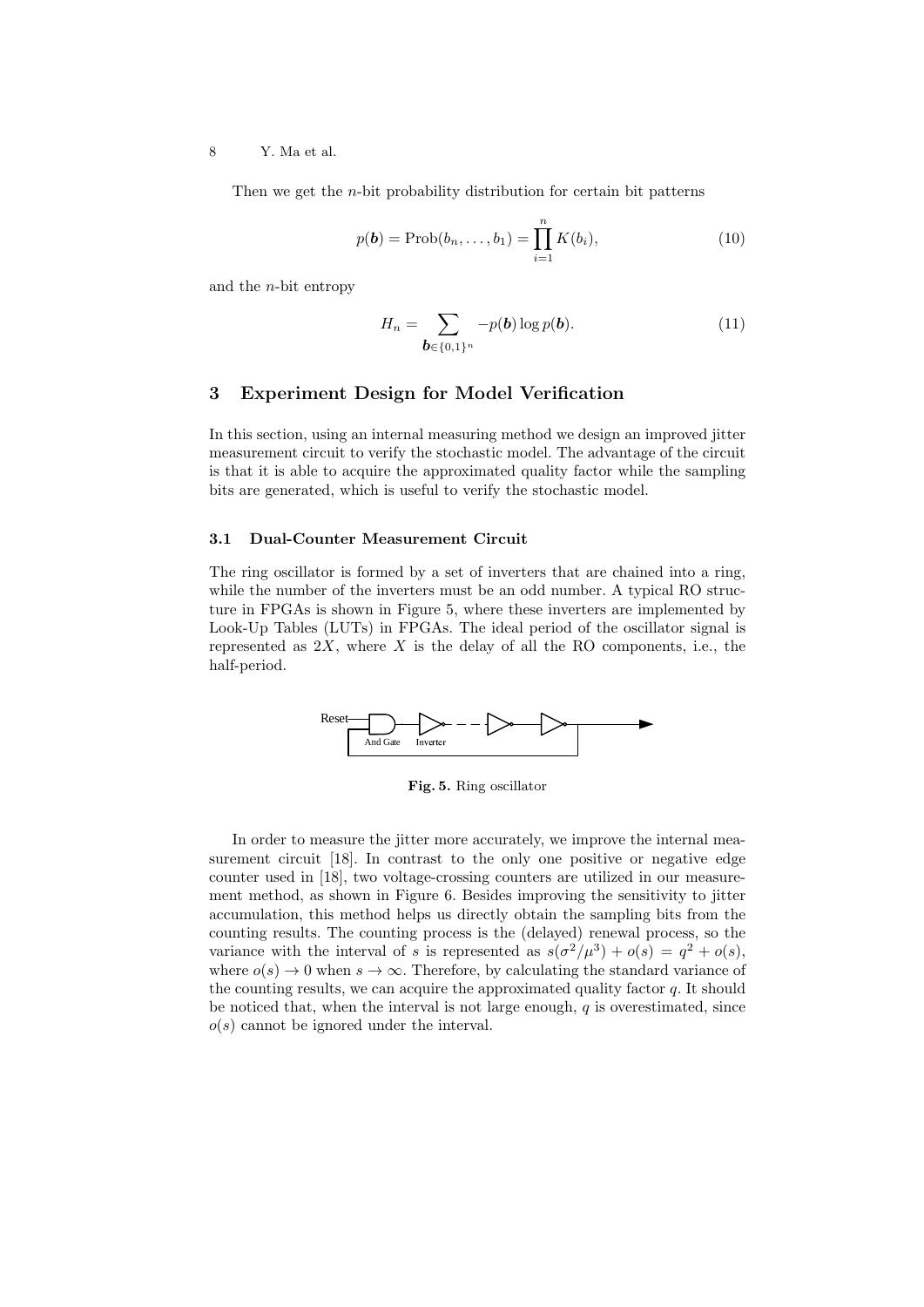

Fig. 6. Dual-counter measurement circuit

In the improved measuring method, two counters are employed to measure the number of positive edges and negative edges in the duration of a single slow clock period, respectively. Then, the two counter results are added to form the outputting values. After each count finishes, the counters should be cleared to start the next count. The clear signal is generated through the clear circuit which is driven by both the ring oscillator signal and the slow clock. The counting process of the positive-edge counter with the sampling interval of s is depicted in Figure 7. Between the two adjacent counts, the clear signal lasts accurately one period of the oscillator signal by using the clear circuit. If the oscillator frequency is too high to clear the counters within one cycle, the number becomes two or three.



Fig. 7. The counting process (positive edge)

Consecutive sampling is adopted in the measurement, and the sampling type is useful to simplify the counting process, because we just need to do the counting collection only once for the longer sampling intervals of  $ms$ , rather than do  $m$ times. After getting numbers of count results in the duration of s, we can sum the  $m$  non-overlapping results to obtain the number of edges in the duration of  $ms$ , then we can figure out the quality factor under the interval of  $ms$  by calculating the standard variance of these sums. Although the clear mechanism makes all sums smaller than the real values by  $m-1$ , it has no impact on calculating the variances of these values.

### 3.2 Jitter Measurement

We implement the circuit with 3-inverter RO on Xilinx Virtex-5 FPGA. The RO frequency is about 484 MHz, and the slow clock is a 5 MHz crystal oscillator signal, and the circuit output is the number of RO edges within the duration of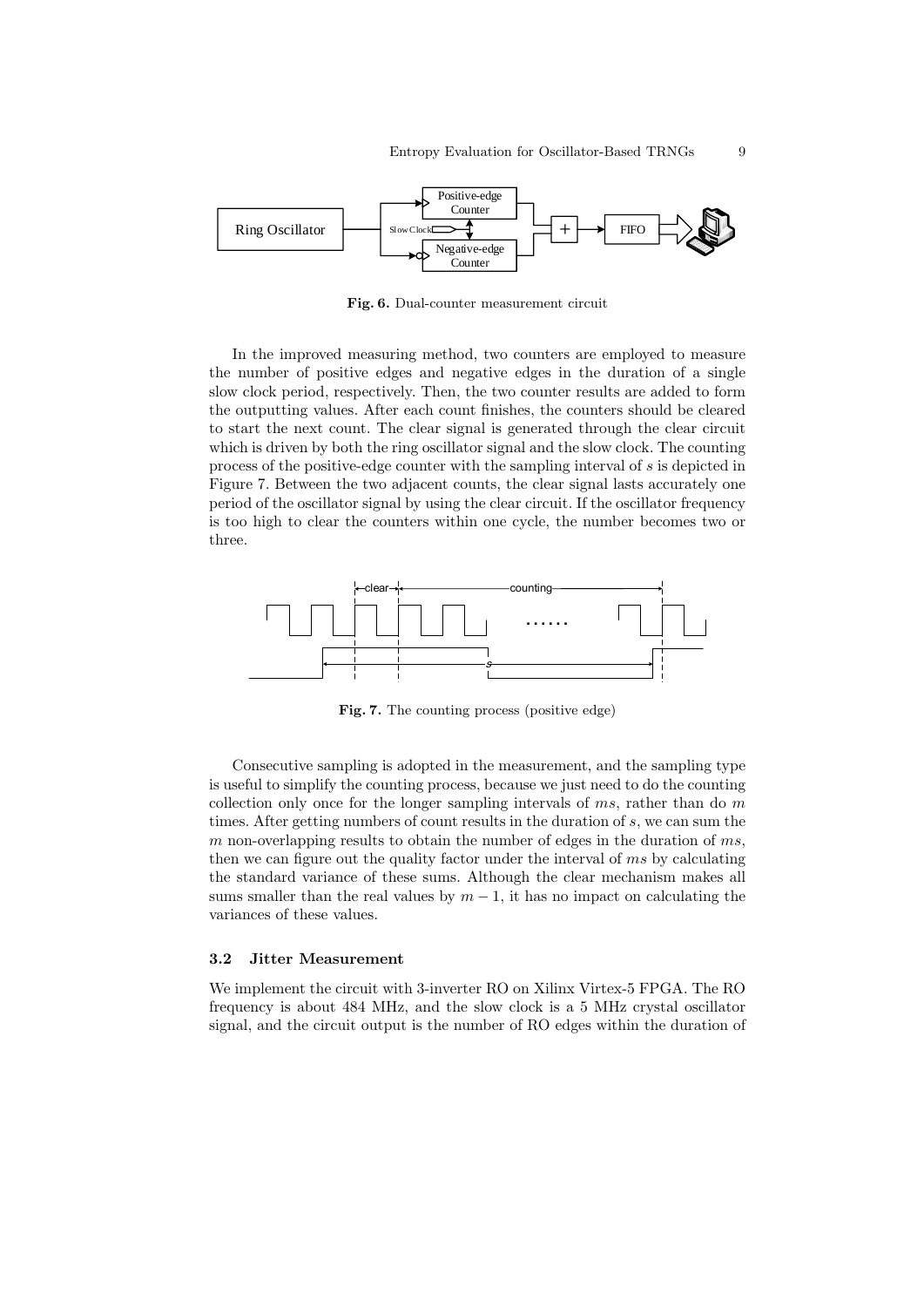$s = 200$  ns. Having numbers of outputting values in the interval s, we can figure out the number of edges within the sampling interval  $ms$  by  $m$ -time accumulating. For the sampling interval ms, we can calculate the standard deviation  $\sigma_{ms}$ of the accumulation results. From the renewal theory under i.i.d. assumption, or the accumulation results. From the reflewar theory under 1.1.0. assumption,<br> $\sigma_m = \sqrt{ms}(\sigma/\mu^{3/2}) = \sqrt{m}\sigma_1$ ,  $s \to \infty$ , where  $\sigma_m$  denotes the standard variance under the interval of ms.



(a) Simulation results with white noises (b) Practical measuring results in FPGA

Fig. 8. The measuring results with ideal vs. practical noises

The simulation and practical results for the measurement method at logarithmic coordinates are shown in Figure 8, whose x-axis is  $m$  and  $y$ -axis is standard deviation  $\sigma_m$ . In Figure 8(a), with m increasing, the slope of the standard deviation curve is approaching to 0.5, which is consistent with the theory. As mentioned, if ms is not large enough, meaning the accumulated jitter is small, the measuring result is larger than the real value. Fortunately, we observe that the overhead will be no more than 10% when the measuring standard deviation is larger than 0.8, so these results are available.

Surprisingly, the practical measuring result is quite different, as shown in Figure 8(b). We find the existence of deterministic (sinusoidal) perturbations which make the  $\sigma_m$  curve form a wavy pattern of rising. In addition, when the sampling interval ms is large (about  $m > 50$ ), we also observe the existence of correlated noise, under which the standard variance increases faster and the slope becomes larger than 0.5.

### 3.3 Filtering Deterministic Jitter

Deterministic perturbations make an overhead for the estimation of random jitter. In order to filter deterministic jitter, a measurement method using dual oscillators was presented in [8]. The method is based on the fact that the effect of deterministic perturbations is global. We use a 15-inverter RO signal as the slow clock to filter the perturbations and measure the random jitter of fast oscillator signal. In contrast to the clock measuring result, the RO measuring result does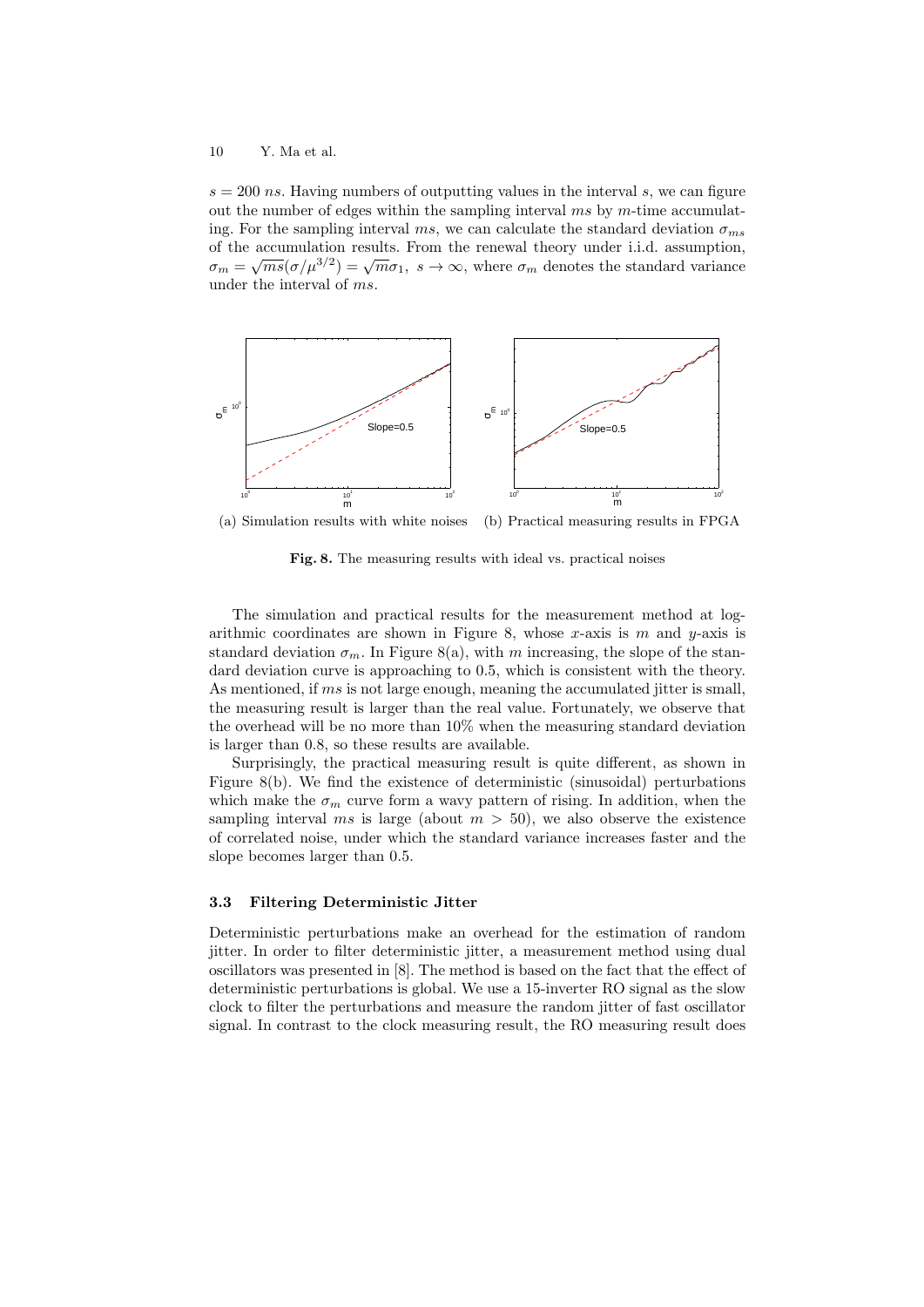

Fig. 9. RO measuring result

not display an obvious wavy pattern of rising, as shown in Figure 9. Therefore, we obtain the data  $R_i$  without the perturbations, which are the experimental data base for verifying the theory.

### 3.4 Discussion for Modeling Assumption

In our stochastic model, we assume that the jitter or the noises are i.i.d., but the correlation is observed in the experiment when the sampling interval is long. According to [10], correlated noise (such as  $1/f$  noise) is embodied at low frequency in oscillators, while the noise at high frequency is white (or independent). The correlated noise was also observed in [19] which suggested that the sampling frequency should be fast enough to avoid the influence of correlated noise. In our proposed TRNG model, the focused sampling interval is  $m < 12$  (see Section 4.2) where the accumulated jitter is insufficient or almost sufficient, so the effect of correlated noise is weak in this region. Therefore, for simplicity, we do not involve the modeling for correlated noises or jitter in the stochastic model of the TRNG.

Correlated noise makes the jitter and the counting results have long-term dependence, which also affects sampling bits, so it shall be noted that the effect of correlated noise (especially mixed with white noise) on sampling bits in RO-based TRNG is actually an open problem due to the complexity and variety of correlated noise. As a preliminary analysis, we do not observe the correlation inherited in the sampling bits under correlated noise when accumulated independent jitter is sufficient (see Figure 10).

# 4 Entropy Evaluation

In this section, using the formula of entropy calculation, we deduce the requirement of RO-based TRNGs parameters for sufficient entropy per bit. The results are verified by experiments, and the comparison with other work is also presented.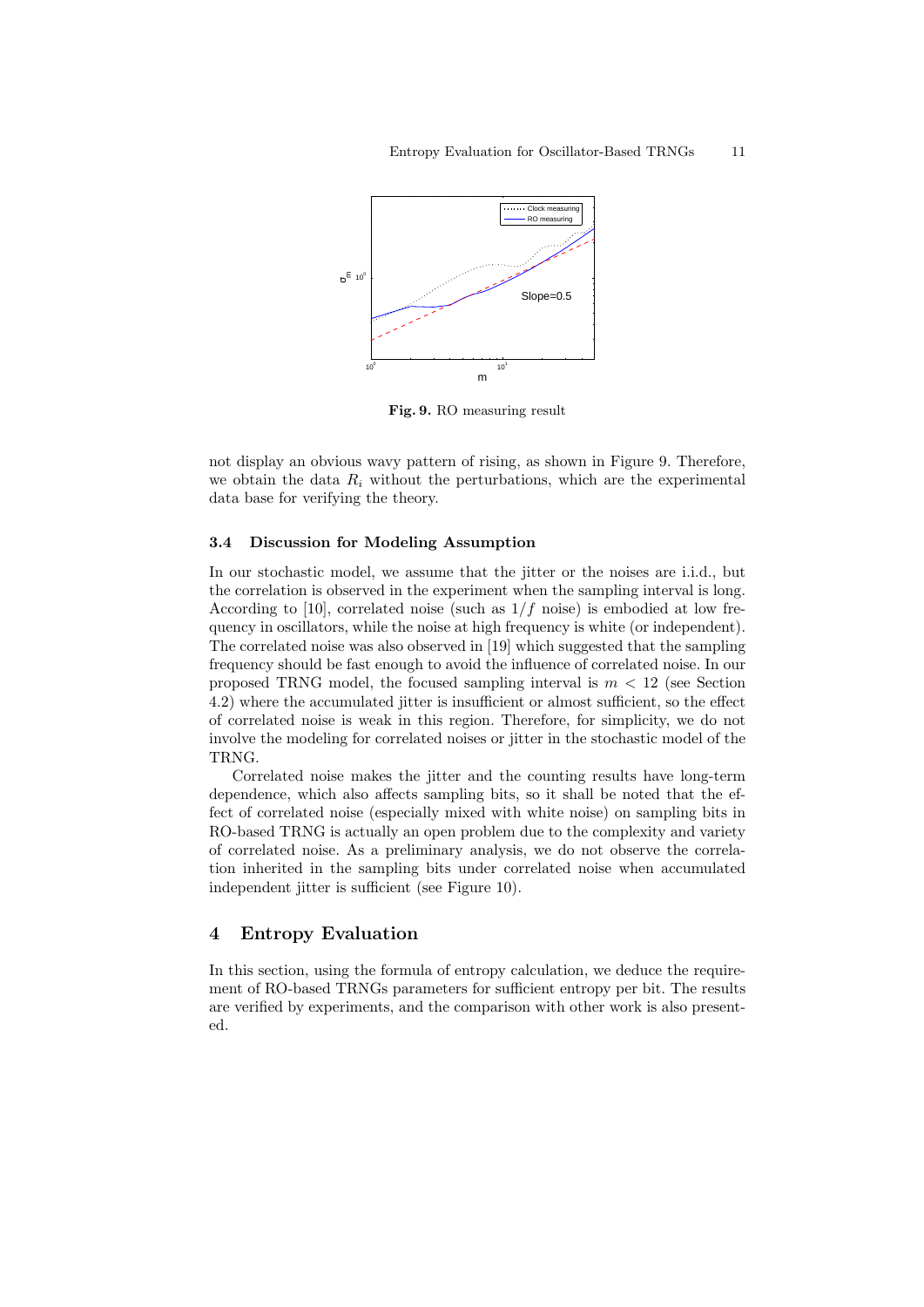### 4.1 Parameters for Sufficient Entropy

In consecutive sampling,  $H_n$  can be derived from Equation (11). The bit-rate entropy is denoted as  $H = H_n/n$ . According to the experimental result in [12], the threshold value of bit-rate entropy is chosen as  $0.9999$ , i.e.,  $H$  should be larger than 0.9999 to achieve sufficient security. We calculate the bit-rate entropy in term of  $q$  for various  $r$  from 0 to 0.5 using Matlab numerical calculation (shown in Figure 11). The required q values for different  $r$  to achieve sufficient entropy (0.9999) are listed in the second row of Table 1.

In contrast to the example of  $W_i = 0$  in Figure 3, the consecutive sampling has the worst balance at  $r = 0$ , because the waiting time  $W_i$  has a uniform distribution in consecutive sampling. In the case of  $r = 0$ , when q is larger than 0.9264, the bit-rate entropy is sufficient. On the contrary, the generator with  $r = 0.5$  is easiest to acquire sufficient entropy, and the required q is only 0.6511. Given the parameters  $\sigma$  and  $\mu$  of the fast oscillator signal, we can figure out the required sampling interval for sufficient entropy.

**Table 1.** The required q to achieve sufficient entropy for different  $r$ 

| Req. q |  | $r=0$ $\begin{vmatrix} r=0.1 & r=0.2 & r=0.3 \\ (0.9) & (0.8) & (0.7) \end{vmatrix}$ $\begin{vmatrix} r=0.4 & r=0.5 \\ (0.6) & (0.6) \end{vmatrix}$ |  | Remark                                                                         |
|--------|--|-----------------------------------------------------------------------------------------------------------------------------------------------------|--|--------------------------------------------------------------------------------|
| Theory |  | $ 0.9264 0.9209 0.9029 0.8673 0.7895 0.6511 $                                                                                                       |  | H > 0.9999                                                                     |
|        |  |                                                                                                                                                     |  | Sim. Measured $ 0.9778 0.9392 0.9198 0.8759 0.7928 0.7002 $ passing FIPS 140-2 |

### 4.2 Experimental Verification

In order to verify the parameter requirement, we use the statistical tests FIPS 140-2 [11] to test the sampling bits, including monobit test, poker test, runs test and longest run test. We record the required  $q$  values for the sampling bits passing all items of FIPS 140-2, and compare them with the theoretical ones.

Matlab Simulation. We first use Matlab simulation to verify the theoretical results, as the environment can be ideal as expected. In the simulation, the half-periods of the fast oscillator signal are set to  $(1.125, 0.017^2)$  i.i.d. normal distribution. Using the measuring method under a preset sampling interval, we can get the counting results, whose standard variance and LSBs can be treated as  $q$  and sampling bits, respectively. With the sampling interval increasing, the passing point for each r can be observed, as shown in the third row of Table 1. As we mentioned in Figure 8, the measured  $q$  values are a little larger than the real values when  $m$  is small. Therefore, the simulation results approximately match with the theory in Table 1, especially in the aspect of variation tendency. The difference between these two results is because that the criteria of the theoretical entropy and FIPS 140-2 are not completely consistent.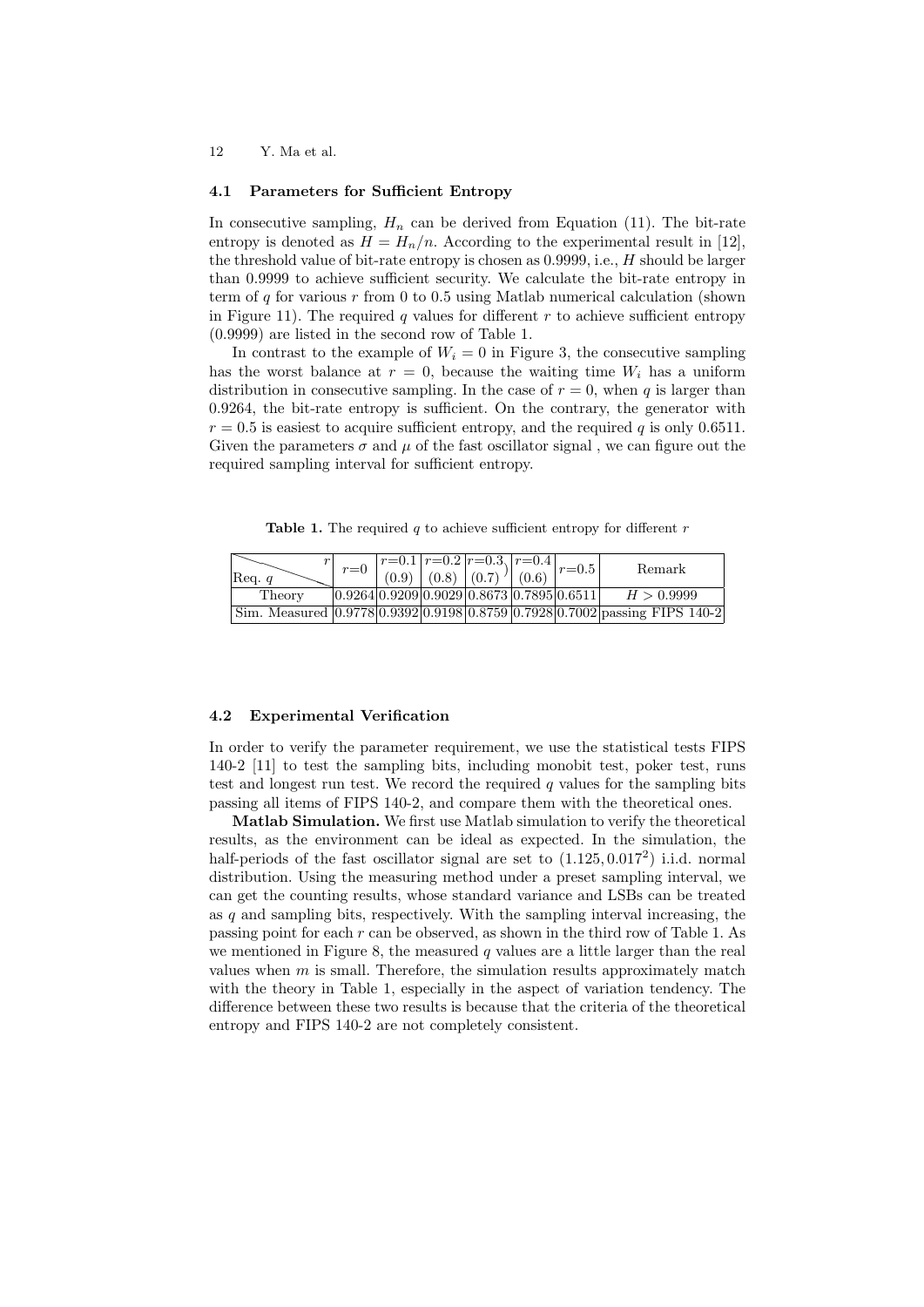

Fig. 10. Results of measured  $q$  and FIPS 140-2 tests in FPGA

Practical experiment. We also implement the measurement circuit in the FPGA platform. The measuring and test results are shown in Figure 10, where the passing rate means the ratio of the number of passed test items to the number of all items. We observe that the passing point lies in the interval  $q \in [0.8936, 0.9389]$ , which nearly corresponds with the simulation and theory. However, it seems infeasible to measure the right  $r$  at this point to do a further verification, since a tiny measuring error will make the measured  $r$  totally different in such a high frequency of the fast oscillator signal. In addition, it should also be noticed that correlated noise makes an overestimation for thermal jitter, especially when  $m$  is large. One can employ the method presented in [9] to measure the thermal noise contribution to the jitter.

### 4.3 Comparison with Previous Work

For the entropy evaluation of oscillator-based TRNGs, a tight lower bound was provided in [12], and the bit-rate entropy was calculated in [2] by using a phaseoriented method. The main results of [12] and [2] are presented as Equations (12) and (13), respectively.

$$
H(B_i|B_{i-1},...,B_1) \ge H(B_i|W_{i-1}) \approx \int_0^s H(R^{(s-u)} \mod 2) P_W(du) \tag{12}
$$

$$
H_n \approx n - \frac{32(n-1)}{\pi^4 \ln(2)} \cos^2(\pi r) e^{-\pi^2 q^2}
$$
 (13)

In Equation (12),  $R^{(s-u)}$  represents the number of crossing edges in the duration of  $(s - u)$ , and the variables in Equation (13) have been converted for the correspondence of definitions.<sup>1</sup> Our estimated bit-rate entropy is larger than the lower bound of [12] as expected, and is almost identical to the result of [2] at the worse cases  $(r = 0, 0.1, 0.2)$ , as shown in Figure 11.

<sup>&</sup>lt;sup>1</sup> The quality factor Q defined in [2] equals to  $q^2/4$ .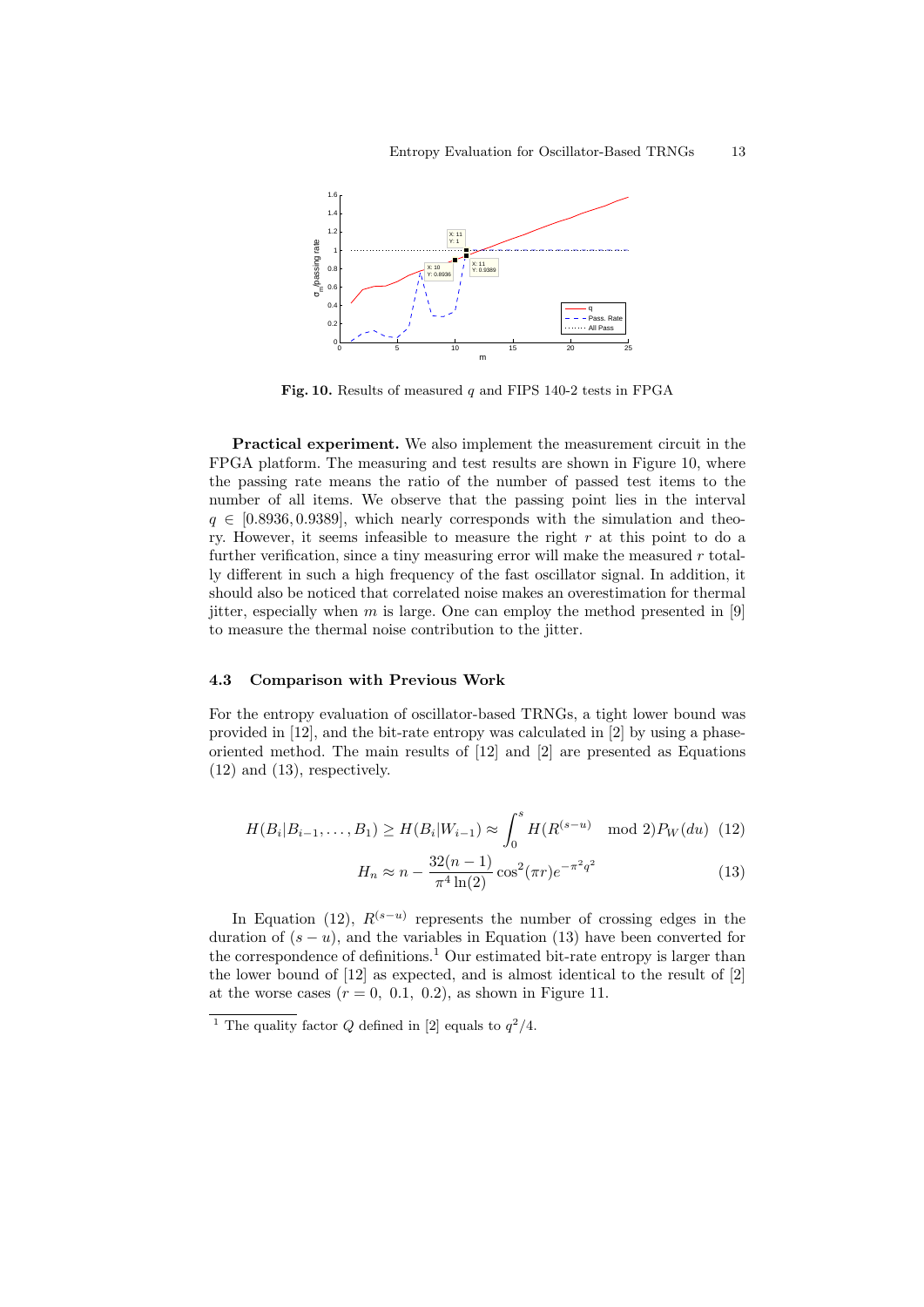



Fig. 11. Comparison result for entropy estimation

**Fig. 12.** Prob $(W_i \leq x | b_i)$  for different q at  $r = 0$ 

However, there are some inconsistencies in the comparison of our result with [2] when  $r \geq 0.3$ , especially at  $r = 0.5$ . According to Equation (13),  $H_n$  approximately equals to n when  $r = 0.5$ , meaning that the bit-rate entropy H achieves the maximum value 1. That is to say, so long as the sampling interval s satisfies that  $(s \mod \mu)/\mu = r = 0.5$  in consecutive sampling, the bit-rate entropy is close to 1 regardless of q. Nonetheless, the conclusion is not confirmed in both our theory and simulation experiment. In our opinion,  $r = 0.5$  can only guarantee the balance of sampling bits<sup>2</sup>, rather than the independence. Therefore, when  $r = 0.5$  the generated sequences can pass the statistical tests once the independence of sampling bits is satisfied. That is why the generators with  $r = 0.5$  are easier to acquire sufficient entropy. Obviously, when q is small, the correlation of sampling bits cannot be eliminated, thus the n-bit entropy cannot approximately equal to n. The sampling correlation is further illustrated via the following independence condition.

### 4.4 Independence Condition

The sampling correlation is derived from the transfer of the waiting time  $W_i$ which affects the  $(i + 1)$ th sampling result. Therefore, the independence of sampling bits should satisfy

$$
\forall b_i \in \{0, 1\}, \text{Prob}(W_i \le x | b_i) = \text{Prob}(W_i \le x) = \frac{x}{\mu}.
$$

For various q values at  $r = 0$ , the conditional probability distributions Prob( $W_i \leq$  $x|b_i$ ) are shown in Figure 12, where the curves from outside to inside correspond to the q values from 0.1 to 1 at 0.1 interval. Note that  $r$  does not make the conditional distribution become uniform easier, but only affects the cross position of these probability curves. Therefore, we only present the result of  $r = 0$ . When

 $2$  The balance holds only when  $W_i$  is uniformly distributed, which just requires a very small  $q$  (about 0.1).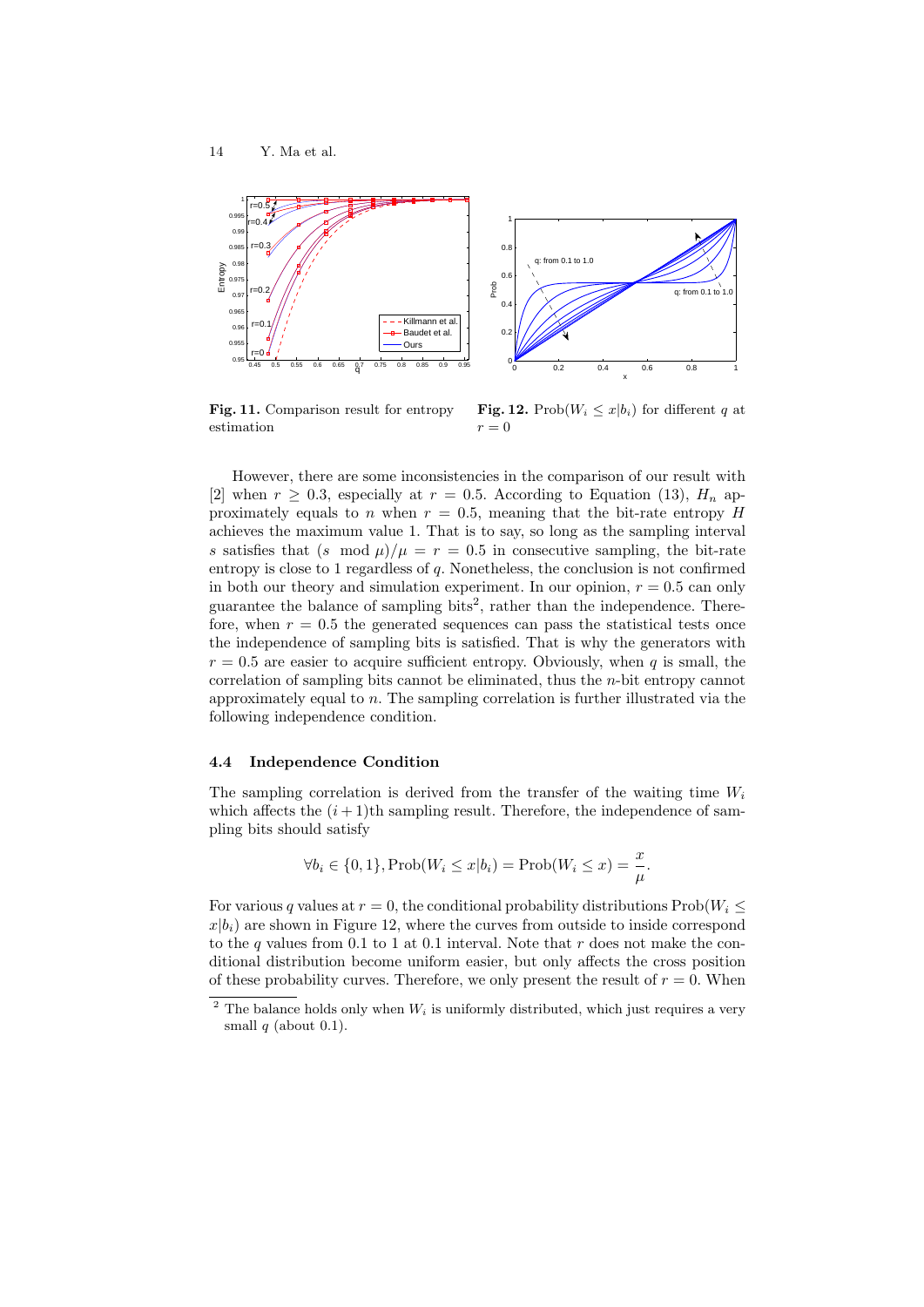q is less than 0.5, the probability distribution is non-uniform, meaning that the correlation still exists. Until  $q$  is approximately larger than 0.6, the distribution becomes uniform and the correlation is almost eliminated, which is consistent with the calculation results in Table 1. In addition, the experimental result in the next section also confirms the independence condition.

# 5 The Effect of Deterministic Perturbations

In this section, we show that the deterministic perturbations make the sampling bits appear to be more "random" and easier to pass statistical tests. More importantly, we point out that the seemingly random sequence actually has a vulnerability which makes it possible to predict the sequence.

#### 5.1 The Effect on the Statistical Test

In order to analyze the effect on the statistical test, we carry out the measurement and FIPS 140-2 statistical tests with deterministic jitter. Under deterministic perturbations, the TRNG is easier to pass the test, as shown in Figure 13, where the passing position is  $m = 9$  and the other is  $m = 11$ .

It is interesting that the passing rate of RO sampling has an abrupt rise at  $m = 7$ , which is precisely the position of the crest of the perturbations, meaning that the sampling sequence suddenly becomes more "random". The reason is that the deterministic jitter is not completely filtered out by the dualoscillator method, since the perturbation effects on the two oscillators cannot be exactly identical, though they have been placed as close as possible. Moreover, the observation validates the fact that injecting deterministic jitter does improve the randomness of outputting sequences. However, note that the deterministic perturbation in our experiment is slight and balanced. Once the perturbation becomes strong, it will reduce the amount of inherent independent jitter; once it becomes biased, it will degrade the quality of sampling bits.



Fig. 13. Measuring results with and without deterministic perturbations

Fig. 14. Simulation results with varying deterministic jitter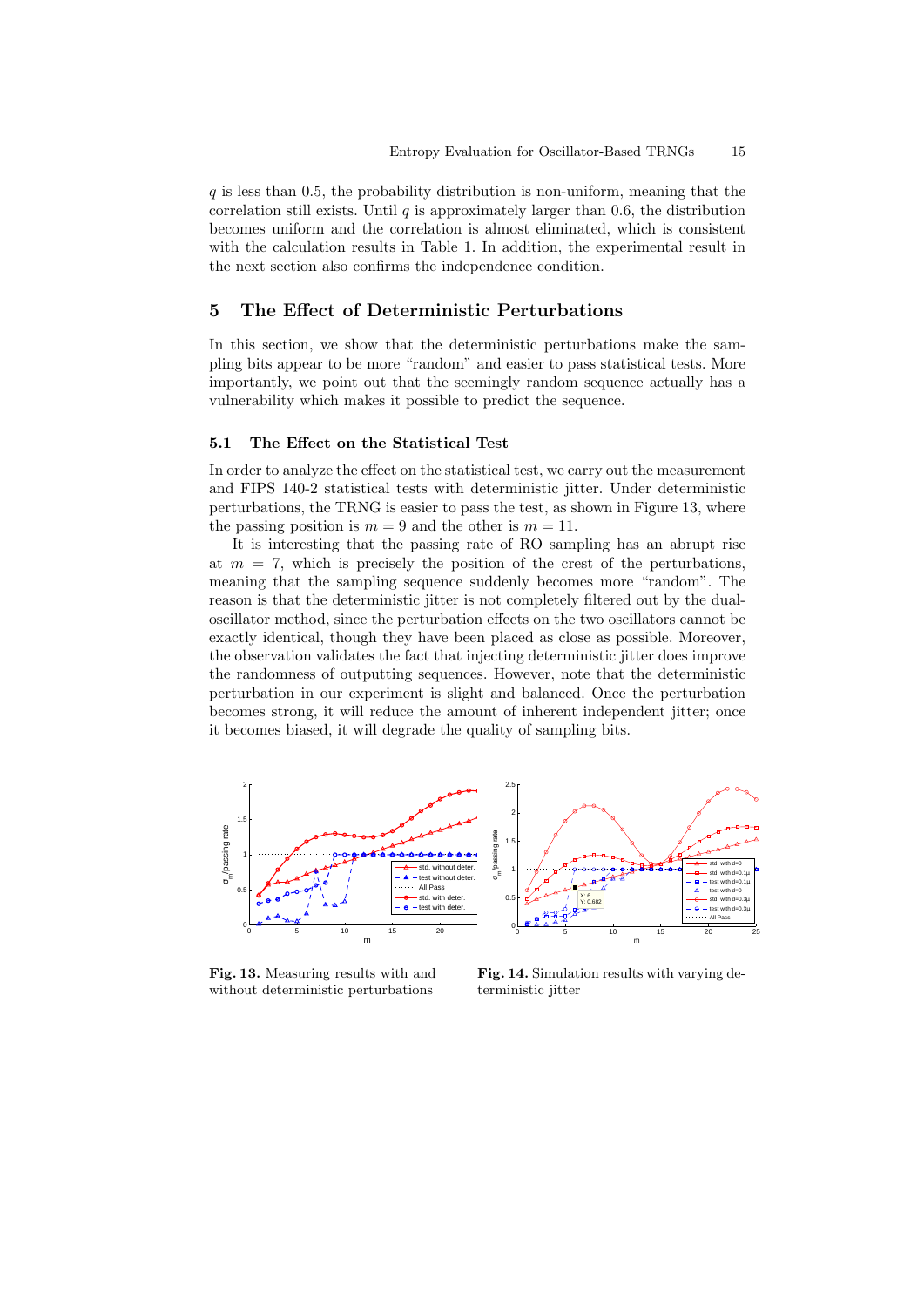#### 5.2 The Bound for the Randomness Improvement

Increasing the amplitude makes it easier to pass the statistical tests. However, when we keep increasing the amplitude more than  $0.3\mu$ , the passing position does not move up any more, as shown in Figure 14. The final position stops at  $m = 6$ , and the current standard deviation caused by random jitter is 0.682, which is consistent with the independence condition. Therefore, we can infer that the engagement of deterministic perturbations causes little impact on the correlation of sampling bits but improves the balance of sampling sequences. With the deterministic jitter increasing, the sequences can pass the statistical test when the dependence condition holds.

However, though the balance is achieved for sampling sequences, for each sampling bit the balance is insufficient, because the jitter accumulation for each sampling has not been enough. This causes some security problems, such as predicting the sampling bits.

# 5.3 Predicting the "Random" Bits

The deterministic perturbation is assumed as sinusoidal signal  $D(t) = A \sin(\frac{2\pi t}{T_D} +$  $\phi_0$ ). The half-period after perturbing becomes  $X'_i = \int_{T_i}^{T_{i+1}} (1 + D(t)) dt$ , we have the following reasonable physical assumptions for deterministic perturbations [2]:  $T_D >> \mu$  (slow variations of  $D(t)$ ) and  $X'_i \approx X_i$  (small deterministic jitter). Therefore, it is easy to deduce that the uniform distribution in  $[0, \mu]$  still approximately holds for the new waiting time. Furthermore, compared with the sampling interval s in the model without perturbations, the mean of the new ith interval is equivalent to  $s - d_i$  to apply the model in Section 2, where  $d_i = \int_{s_{i-1}}^{s_i} D(t) dt$ . As we mentioned, it is useful to improve the balance of the whole sequence, however, the impact is very limited on a given sampling bit, which allows us to predict the seemingly random bits. The probability of the *i*th bit equaling to  $b_i$  can be derived from the total probability formula  $\text{Prob}(b_i) = \int_0^1 \text{Prob}(b_i|w_i) P_W(du)$ , where  $\text{Prob}(b_i|w_i)$  can be calculated from Equation (8) using the modified sampling interval  $s - d_i$ .



Fig. 15. The comparison of predicting and practical probabilities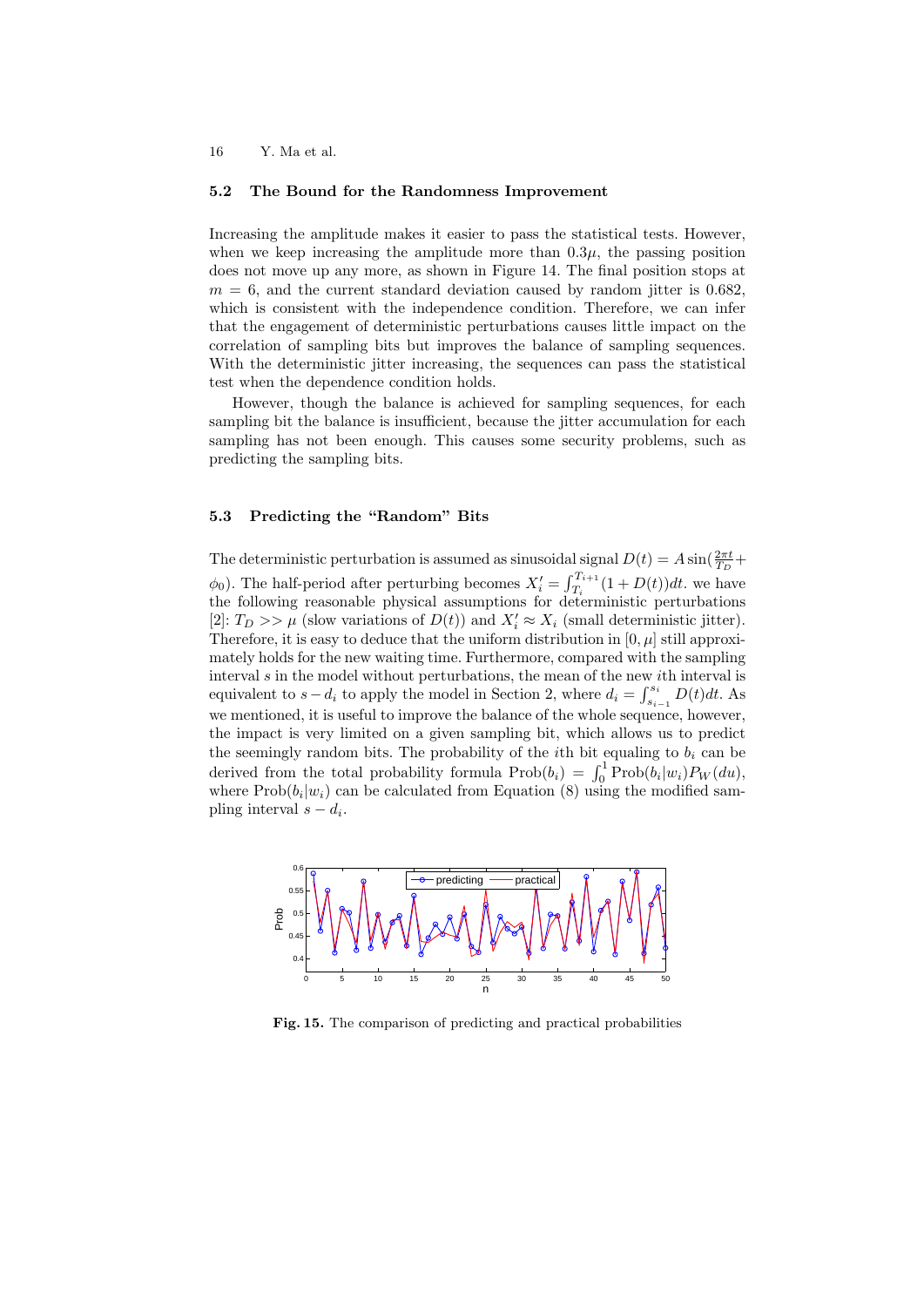Therefore, if precisely knowing the mean  $\mu$ , standard variance  $\sigma$ , and the behaviors of deterministic jitter, one can precisely compute the probabilities of sample bits in advance. We perform a prediction simulation, and compare the predicting probabilities with the practical ones in Figure 15. The practical probabilities come from the statistics of 1000 simulation samples that can pass FIPS 140-2. It is shown that the two sets of probabilities are consistent with each other in most sampling bits. Using the predicting results, one can optimize brute-force attacks to significantly reduce the breaking complexity. In practical terms, the more precise parameters of TRNGs one knows, the more effective attacks one can perform.

Though the TRNG output can pass the statistical tests under the perturbations, with environmental factors (such as supply voltage) changing, the frequency and amplitude of the perturbation might change to the values that no longer help to improve the "randomness" (e.g. the frequency changes to the multiples of the sampling frequency). Therefore, one way to guarantee the security of under-perturbation TRNGs is to keep the entropy sufficiency in each sampling bit, i.e. the q should be large enough. As  $d_i \ll s$ , the requirement for q value is approximately identical to that without deterministic perturbations at the worst case  $r = 0$ .

# 6 Conclusion and Future Work

In this paper, we propose an improved modeling method for oscillator-based TRNGs, and deduce the requirement for the parameters of security TRNGs. In order to verify the theory, we design an improved measuring circuit for acquiring the TRNG parameters. The measuring circuit can also be integrated into hardware for online tests and inner tests of the TRNGs. Furthermore, we apply the stochastic model to analyze the TRNGs with deterministic perturbations. We investigate the positive effect of perturbations on the statistical tests, and also provide the bound for the randomness improvement. By performing a simulated attack, we demonstrate that predicting the random bits could be possible. In future work, we will further analyze the accuracy of the measuring method and extend our stochastic model to the multiple-RO structures [17], especially for those injection-locked oscillators.

# Acknowledgements

The authors would like to acknowledge the contribution of Dr. Wei Gao from Tsinghua University. We also thank the anonymous reviewers for their invaluable suggestions and comments to improve the quality of this paper.

# References

1. Amaki, T., Hashimoto, M., Mitsuyama, Y., Onoye, T.: A worst-case-aware design methodology for noise-tolerant oscillator-based true random number generator